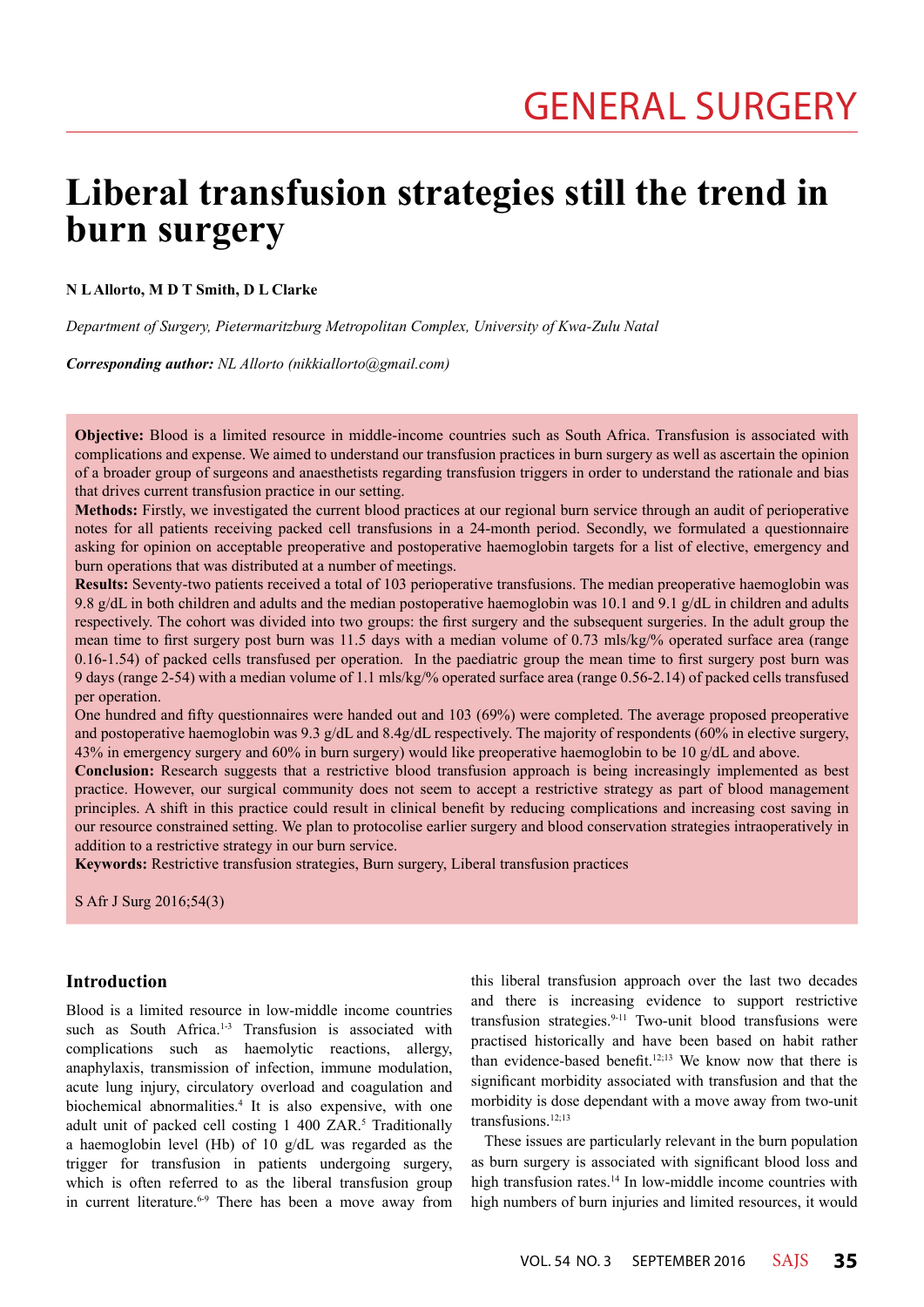be pertinent to adopt a restrictive transfusion strategy for both patient benefit and better resource management.

The aims of our study were to review the perioperative haemoglobin levels of patients undergoing burn surgery in our surgical service with a second aim to ascertain the opinion of a broader spectrum of surgeons and anaesthetists regarding transfusion triggers and targets. We did this in order to understand the rationale and bias that drives current transfusion practice in our setting. It was also our intention to improve management through understanding our deficits in care. This would aid in the development of protocols in keeping with evidence-based practice.

# **Methods**

This investigation was conducted in two parts. The current blood practices at our regional burn service were audited. Theatre and blood card records of patients admitted with a burn injury were scrutinized for a 24-month period from October 2011 to September 2013. All patients requiring burn surgery were included, both adults and children. Children were considered less than or equal to 12 years. The following were recorded on an Excel spreadsheet and statistically analysed in two groups, children and adults: the age and weight of the patient; percentage surface area burn operated on using the Lund and Browder chart; the day post burn the operation was performed, haemoglobin on the preoperative (day before surgery) and on the postoperative (day after surgery); and total blood in millilitres received.

 The second component consisted of a questionnaire, which listed various operations for elective and emergency surgery as well as burn surgery for total body surface area (TBSA) below and over 10% (appendix 1). Our intention was to differentiate conceptually between a small burn and a larger burn and understand whether respondents approached these broad groups differently regarding transfusion strategy, no matter what method they used to calculate surface area. Respondents were asked for their opinion on acceptable preoperative haemoglobin and well as their postoperative targets for the list of operations. A range of elective and emergency procedures, which are associated with significant blood loss or minimal blood loss were included. The final question asked the clinicians whether a postoperative Hb of 7.5 g/dL was acceptable in a burn patient and were encouraged to qualify their answer. Questionnaires were handed out at a burn-specific symposium and a surgery exam refresher course, which included surgeons from around the country. Questionnaires were also distributed at the academic meetings of the Departments of Surgery and Anaesthetics in the Pietermaritzburg metropole. Our sampling method was purposive in nature. We elected to distribute our survey to groups who were more likely to be involved in general surgery and burn surgery in order to get feedback based on actual experience or practice. We did not limit our sample size but rather handed out as many as we could which were answered on a voluntary basis. Our opportunities to distribute were limited based on convenience rather than the actual number of respondents.

All data was collected onto Excel spreadsheets and descriptive statistical analysis was performed using Statistical Package for the Social Science (SPSS) version 23. The analysis was done by the authors. Ethical and hospital approval was attained for both parts of the study, BE107/14 and BE 207/09, from the Biomedical Research and Ethical Committee of the University of Kwa-Zulu Natal.

## **Results**

## **Transfusion audit**

Seventy-two patients received a total of 103 perioperative transfusions. The median total body surface area operated on in children was 16.5% TBSA (range 4-38%) and 11% (range 3-30%) in adults. The median preoperative haemoglobin was 9.8 g/dL in both children and adults and the median postoperative haemoglobin was 10.1 and 9.1 g/dL in children and adults respectively. A total volume of 34 215 millilitres of blood was transfused in this cohort of patients. The results are shown in Tables 1a and 1b.

## **Table 1a. Descriptive statistics of the perioperative transfusions in adults**

|                                        | <b>Median</b> | <b>IOR</b> | Range         |
|----------------------------------------|---------------|------------|---------------|
| Weight $(Kg)$                          | 69            | 14.25      | $40 - 100$    |
| Operated Area (%)                      | 11            | 8.75       | $3 - 30$      |
| Day post burn                          | 12.5          | 21.75      | $2 - 73$      |
| Pre-operative<br>haemoglobin $(g/dL)$  | 9.8           | 2.95       | $6.9 - 17.2$  |
| Post-operative<br>haemoglobin $(g/dL)$ | 9.1           | 3.08       | $7.1 - 15.6$  |
| Blood volume transfused<br>(mls)       | 300           | 300        | 300-1200      |
| Blood transfused in<br>mls/kg/%        | 0.67          | 0.6        | $0.16 - 1.54$ |

# **Table 1b. Descriptive statistics of the perioperative transfusions in children**

|                                        | <b>Median</b> | <b>IOR</b> | Range        |
|----------------------------------------|---------------|------------|--------------|
| Weight $(Kg)$                          | 12            | 6.2        | $4.7 - 26$   |
| Operated Area (%)                      | 16.5          | 18.25      | $4 - 38$     |
| Day post burn                          | 10.5          | 20         | $1 - 77$     |
| Pre-operative<br>haemoglobin (g/dL)    | 9.75          | 2.72       | 5.6-15.8     |
| Post-operative<br>haemoglobin $(g/dL)$ | 10.1          | 3          | $6 - 15$     |
| Blood volume transfused<br>(mls)       | 232.5         | 150        | 50-900       |
| Blood transfused in<br>mls/kg/%        | 1.0           | 0.94       | $0.21 - 4.5$ |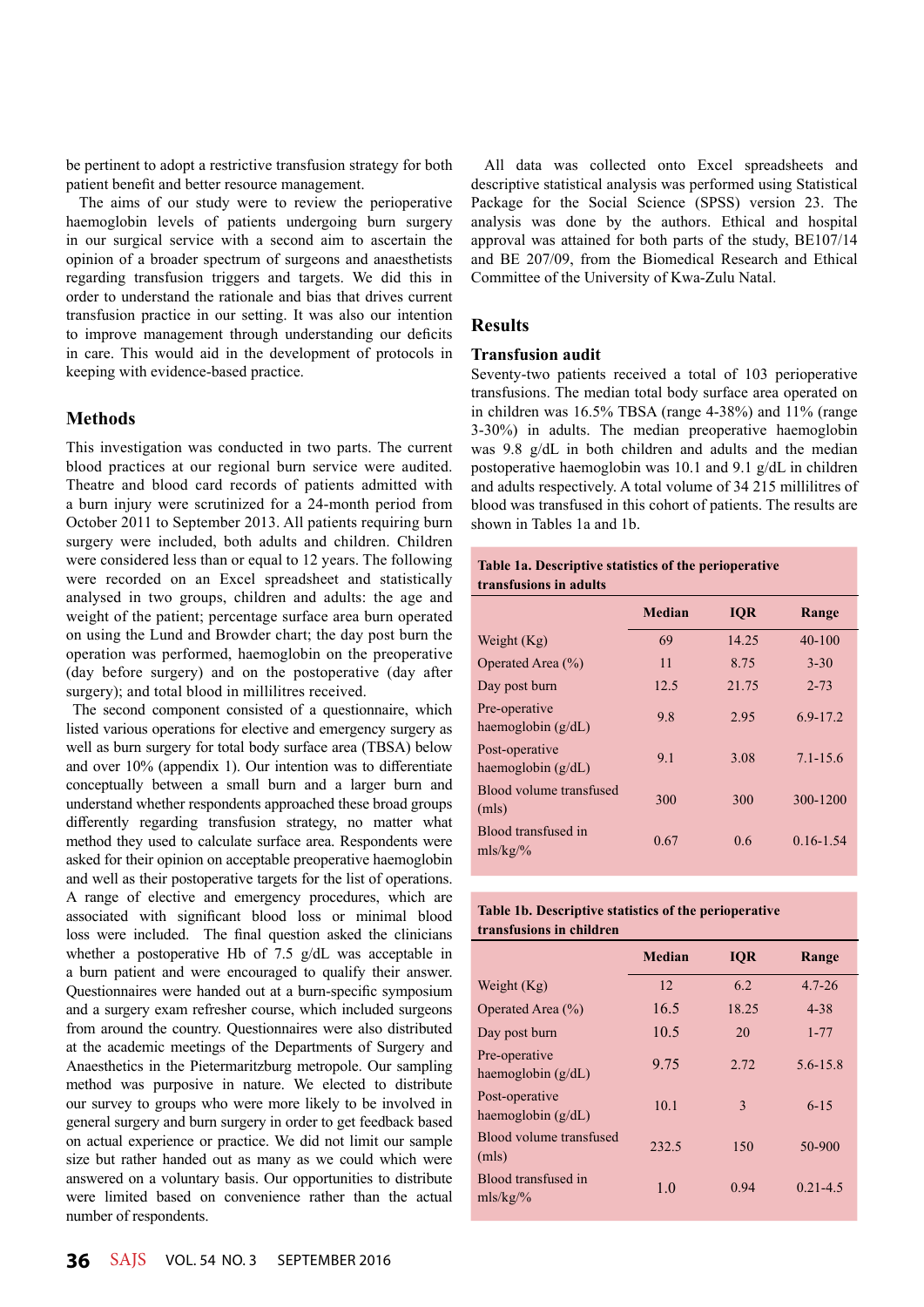| Table Ic. Comparison of first and subsequent surgeries in adults |        |               |                              |             |               |            |          |
|------------------------------------------------------------------|--------|---------------|------------------------------|-------------|---------------|------------|----------|
| Primary surgery $(n=33)$                                         |        |               | Subsequent surgeries $(n=9)$ |             |               |            |          |
|                                                                  | median | Range         | <b>IQR</b>                   | median      | Range         | <b>IQR</b> | Sig. (p) |
| Weight $(Kg)$                                                    | 69     | $40 - 100$    | 14.25                        | 70          | $55 - 75$     | 17.5       | 0.959    |
| Operated surface area $(\% )$                                    | 10     | $3 - 30$      | 9.5                          | 15.5        | $12 - 25$     | 10         | 0.213    |
| Day post burn                                                    | 11.5   | $2 - 73$      | 22.5                         | 18.5        | $5-29$        | 21.75      | 0.929    |
| Pre-op Hb $(g/dl)$                                               | 9.8    | $6.9 - 17.2$  | 3.13                         | <b>10.0</b> | $8.1 - 11.7$  | 3.05       | 0.028    |
| Post-op Hb $(g/dl)$                                              | 8.95   | $702 - 15.6$  | 3.35                         | 10.05       | $7 - 10$      | 3.0        | 0.285    |
| <b>Blood transfused</b><br>$\text{m1/kg}/\text{m}$               | 0.73   | $0.16 - 1.54$ | 0.68                         | 0.43        | $0.32 - 0.77$ | 0.37       | 1.000    |

**Table 1c. Comparison of first and subsequent surgeries in adults** 

**Table 1d. Comparison of first and subsequent surgeries in children**

| Primary surgery (n=39)                      |        |               | Subsequent surgeries $(n=11)$ |        |              |            |          |
|---------------------------------------------|--------|---------------|-------------------------------|--------|--------------|------------|----------|
|                                             | median | Range         | <b>IQR</b>                    | median | Range        | <b>IQR</b> | Sig. (p) |
| Weight (Kg)                                 | 11.6   | $7.9 - 16$    | 4.3                           | 15     | $8 - 20$     | 7.4        | 0.07     |
| <b>Operated surface area</b><br>$($ %)      | 13     | $5.0 - 16$    | 11.5                          | 27     | $4 - 35$     | 18.5       | 0.012    |
| Day post burn                               | 9      | $2 - 54$      | 10.0                          | 26.5   | $5 - 77$     | 28         | 0.002    |
| Pre-op Hb $(g/dl)$                          | 9.2    | $7.2 - 13.5$  | 2.4                           | 9.6    | $5.6 - 13.4$ | 2.75       | 0.532    |
| Post-op Hb $(g/dl)$                         | 10.3   | $6 - 15$      | $\overline{2}$                | 9.6    | $7.5 - 13$   | 2.5        | 0.814    |
| Blood transfused<br>$\text{m1/kg}/\text{m}$ | 1.1    | $0.56 - 2.14$ | 0.92                          | 0.9    | 0.39-3.75    | 0.94       | 0.985    |

There was a total of 33 adults with 24 adults having one, seven adults having two and two adults having three surgeries in total with associated blood transfusions. There was a total of 39 children receiving perioperative transfusions with 28 children having one, four children having two, six children having three and one child having five surgeries in total with associated blood transfusions. The cohort was divided into two groups: the first surgery and the subsequent surgeries. In the adult group the mean time to first surgery post burn was 11.5 days (range 2-73) with a median volume of 0.73 mls/kg/% operated surface area (range 0.16 1.54) of packed cells transfused per operation. Subsequent surgeries occurred on median day 18.5 (range 5-29) post burn, with a median volume of 0.43 mls/kg/% operated surface area (range 0.32-0.77) of packed cells transfused per operation. A Wilcoxon signed-rank test illustrated that there were no statistically significant differences in the adult group who required subsequent surgeries compared to the single surgery group, apart from a marginal but significant difference in preoperative haemoglobin, which was lower at initial surgery. However this is not practically significant.

 In the paediatric group the median time to first surgery post burn was 9 days (range 2-54) with a median volume of 1.1 mls/kg/% operated surface area (range 0.56-2.14) of packed cells transfused per operation. Subsequent surgeries

occurred on median day 26.5 (range 5 27) post burn, with a median volume of 0.9 mls/kg/% operated surface area (range 0.39 3.75) of packed cells transfused per operation. A Wilcoxon signed-rank test illustrated that there were no statistically significant differences in transfusion requirements in paediatric patients undergoing primary surgery and those requiring subsequent operations. This was despite significant differences in weight, percentage area debrided and day post burn.

The data was non-parametric. We chose not to transform our data as we felt that the natural variability of our data was reflective of our population and added value to our analysis. The variability could be explained by the fact that our sample consisted of consecutive patient admissions where perioperative data was collected. We opted to use the median as the measure of central tendency since the data was nonnormal.

# **Questionnaires**

One hundred and fifty questionnaires were handed out and 103 (69%) were completed. This includes 24 respondents from the burn symposium, 37 from the Departments of Surgery and Anaesthetics in the Pietermaritzburg metropole and 42 from the surgery exam refresher course. Surgeons answered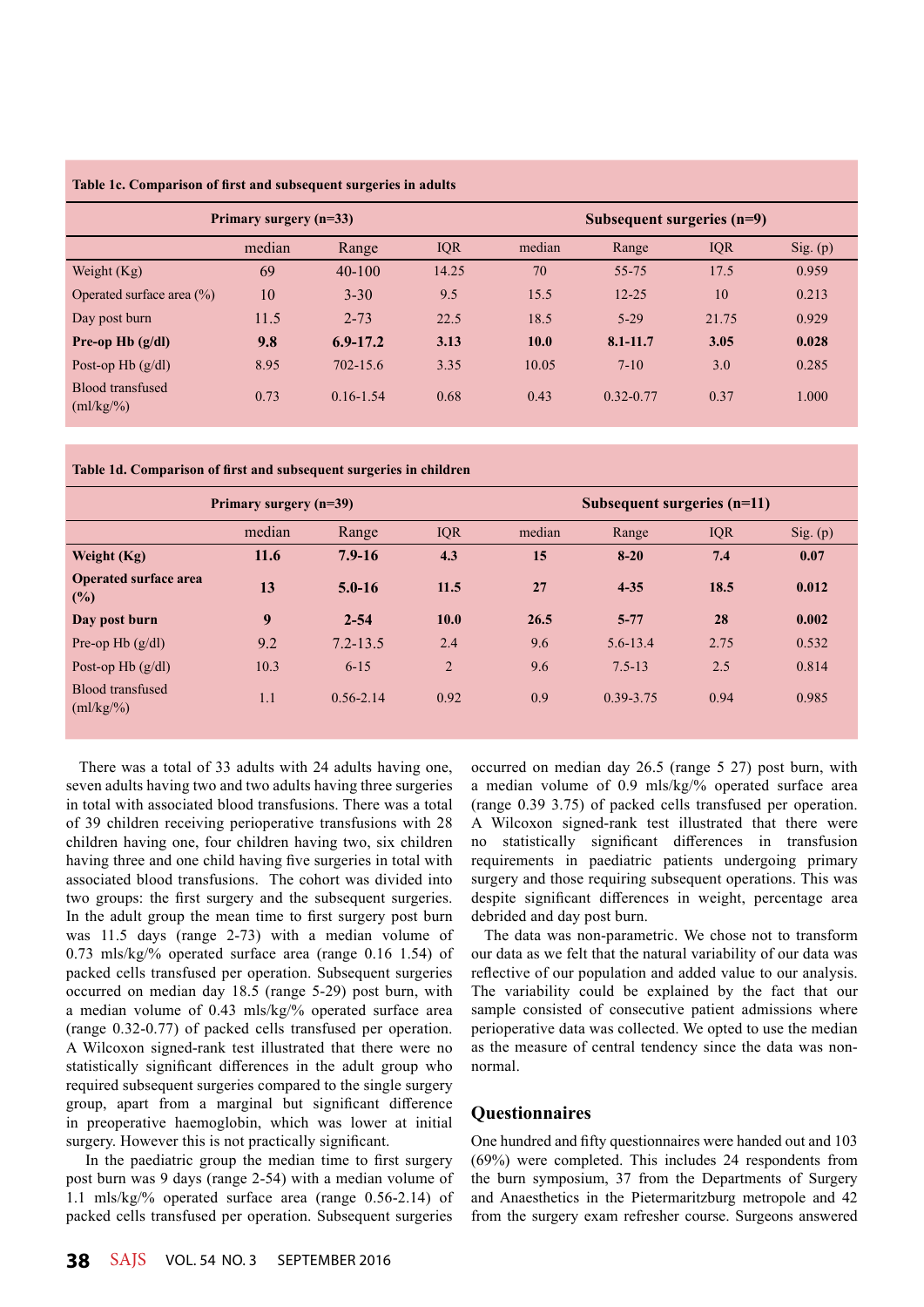**Table 2: Clinician opinions regarding appropriate peri-operative haemoglobin targets for various categories of operations**

|                       | Pre-operative Hb $(g/dl)$       |                              |                              |             | Post-operative Hb $(g/dl)$ |                              |                              |      |
|-----------------------|---------------------------------|------------------------------|------------------------------|-------------|----------------------------|------------------------------|------------------------------|------|
|                       | Mean<br>(standard<br>deviation) | <b>Upper limit</b><br>95% CI | <b>Lower limit</b><br>95% CI | <b>Mode</b> | <b>Mean (SD)</b>           | <b>Upper limit</b><br>95% CI | <b>Lower</b> limit<br>95% CI | Mode |
| Elective surgery      | 9.1(1.9)                        | 9.45                         | 8.73                         | 10          | 8.02(1.6)                  | 8.33                         | 7.72                         | 8    |
| Emergency surgery     | 8.04(1.88)                      | 8.4                          | 7.7                          | 10          | 7.46(1.77)                 | 7.8                          | 7.1                          | 8    |
| Burns $\leq 10\%$ OSA | 9.0(1.7)                        | 9.3                          | 8.7                          | 10          | 8.24(1.37)                 | 8.5                          | 8.0                          | 8    |
| Burns $>10\%$ OSA     | 9.8(1.5)                        | 10.12                        | 9.6                          | 10          | 8.7(1.4)                   | 8.95                         | 8.7                          | 10   |

#### **Table 3: Overall mean haemoglobin for specified operations**

| Operation                   | Mean pre operative proposed Haemoglobin<br>in $g/dL$ (range) | Mean post operative target Haemoglobin in<br>$g/dL$ (range) |  |  |
|-----------------------------|--------------------------------------------------------------|-------------------------------------------------------------|--|--|
| <b>Elective</b>             |                                                              |                                                             |  |  |
| Mastectomy                  | $9.3(7-12)$                                                  | $8.1(7-10)$                                                 |  |  |
| Ventral hernia repair       | $9.1(7-13)$                                                  | $8.1(7-10)$                                                 |  |  |
| AP resection                | $9.7(7-15)$                                                  | $8.5(7-10)$                                                 |  |  |
| Major flap surgery          | $10.2(8-14)$                                                 | $9.0(7-10)$                                                 |  |  |
| <b>Emergency</b>            |                                                              |                                                             |  |  |
| Appendicectomy              | $8.5(7-12)$                                                  | $8.0(7-10)$                                                 |  |  |
| Incarcerated hernia         | $8.8(7-12)$                                                  | $8.1(7-10)$                                                 |  |  |
| Laparotomy for stab abdomen | $9.0(6-12)$                                                  | $8.3(7-10)$                                                 |  |  |
| Necrotising fasciitis       | $9.3(7-12)$                                                  | $8.5(7-10)$                                                 |  |  |
| <b>Burns</b>                |                                                              |                                                             |  |  |
| TBSA less than 10 %         | $9.0(7-14)$                                                  | $8.3(7-12)$                                                 |  |  |
| TBSA greater than 10 %      | $9.9(7-14)$                                                  | $8.7(7-12)$                                                 |  |  |

the majority with only 15 by anaesthetists. The ranks of the responders were divided into 27 medical officers, 47 registrars and 26 specialists with 3 unknown.

In our sample, the mean proposed preoperative and postoperative haemoglobin was 9.1 g/dL and 8.0 g/dL respectively for elective operations, 8.0 g/dL and 7.5 g/dL for emergency operations, 9.0 g/dL and 8.2 g/dL for burns less than 10% surface area and 9.8 g/dL and 8.7 g/dL for burns greater than 10% surface area. This is illustrated in Table 2. The differences in the proposed haemoglobin levels are compared for different operations in Table 3. The average preoperative haemoglobin was lowest for appendicectomy at 8.5 g/dL and highest for major flap surgery at 10.2 g/dL and the postoperative targets were 8.0 g/dL and 9 g/dL for the same operations respectively. Amongst the surgical respondents, comparison by rank showed no significant difference. The anaesthetists had lower haemoglobin levels in all groups compared to surgeons and this is seen in Table 4; however, the number of questionnaires answered by anaesthetists was much

lower than surgeons and cannot be compared.

On direct questioning, 38 (40%) doctors would accept a postoperative haemoglobin of 7.5 g/dL in a burns patient whereas 55 (60% ) would not accept that level and 10 did not answer the question. Reasons for maintenance of higher haemoglobin given were oxygen delivery needed for healing (20), ongoing bleeding risk (8), catabolic state (2) and too tired for rehabilitation (1) with 2 doctors quoting the Transfusion Requirements In Critical Care (TRICC) trial for an acceptable restrictive strategy. Surgeons were compared by rank but no statistically significant difference was found with regards to the opinion on whether an Hb of 7.5 was acceptable.

The majority of respondents (60% in elective surgery, 43% in emergency surgery and 60% in burn surgery) would like preoperative haemoglobin to be 10 g/dL and above and target postoperative haemoglobin above 8 g/dL (45% in elective surgery, 45% in emergency surgery and 41% in burn surgery). Only 24%, 27% and 22% in elective, emergency and burn surgery respectively think that 7 g/dL is adequate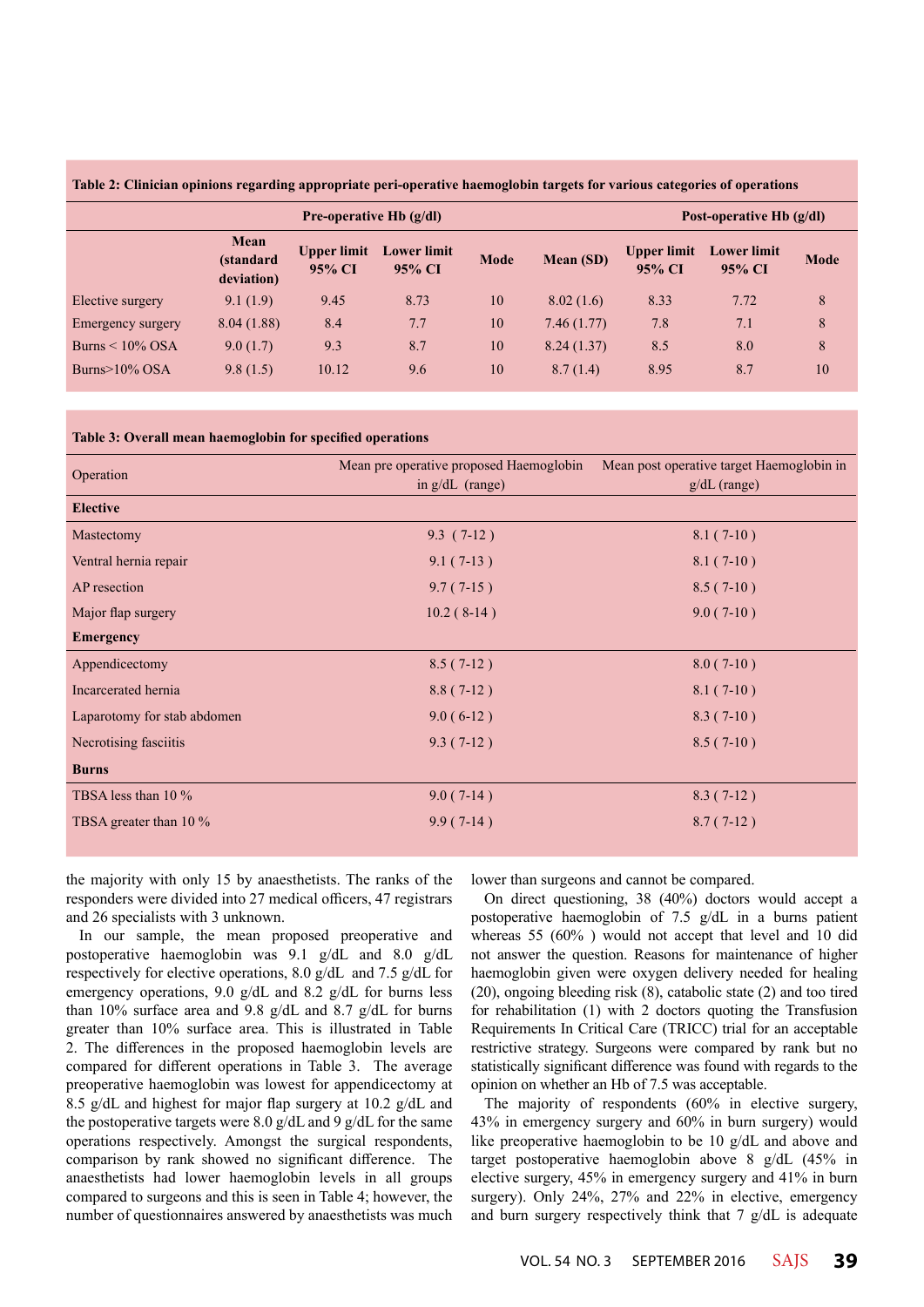#### **Table 4: Comparison of surgeons and anaesthetists**

| Operation                   |                | Pre operative proposed Haemoglobin<br>in $g/dL$ | Post operative target Haemoglobin in g/dL |         |  |
|-----------------------------|----------------|-------------------------------------------------|-------------------------------------------|---------|--|
|                             | <b>Surgeon</b> | Anaesth                                         |                                           | Anaesth |  |
| <b>Elective</b>             |                |                                                 |                                           |         |  |
| Mastectomy                  | 9.4            | 8.7                                             | 8.3                                       | 7.7     |  |
| Ventral hernia repair       | 9.1            | 9.1                                             | 8.2                                       | 7.7     |  |
| AP resection                | 9.8            | 9                                               | 8.5                                       | 8.3     |  |
| Average                     | 9.4            | 8.9                                             |                                           | 7.9     |  |
| <b>Emergency</b>            |                |                                                 |                                           |         |  |
| Appendicectomy              | 8.3            | 8.3                                             | 8.1                                       | 7.5     |  |
| Incarcerated hernia         | 8.8            | 8.6                                             | 8.1                                       | 7.8     |  |
| Laparotomy for stab abdomen | 9.1            | 7.9                                             | 8.5                                       | 7.5     |  |
| Average                     | 8.7            | 8.3                                             | 8.3                                       | 7.6     |  |
| <b>Burns</b>                |                |                                                 |                                           |         |  |
| TBSA less than 10 %         | 9.1            | 8.6                                             | 8.4                                       | 7.6     |  |
| TBSA greater than 10 %      | 10             | 9.7                                             | 8.8                                       | 8.3     |  |
| Average                     | 9.6            | 9.2                                             |                                           | 8.0     |  |
|                             |                |                                                 |                                           |         |  |

postoperatively and 23%, 19% and 30% think that an HB of 10 g/dL or more is needed.

# **Discussion**

The rationale for blood transfusion is rooted in the physiology of oxygen delivery. Reduction in oxygen delivery below a critical level deprives tissues of the oxygen necessary for oxidative metabolism and shifts to anaerobic metabolism. Oxygen requirement by tissues may be increased during acute stress and we assume that maintaining oxygen delivery will improve clinical outcomes. 15,16 The previously supranormal oxygen delivery targets with augmented haemoglobin levels was not shown to be beneficial by randomized controlled trials and is no longer practised. 17-19

Transfusion Requirements In Critical Care published in the New England Journal of Medicine in 1999, showed that a "restrictive strategy of red-cell transfusion is at least as effective as and possibly superior to a liberal transfusion strategy in critically ill patients, with the possible exception of patients with acute myocardial infarction and unstable angina".20 Subsequently, data suggest that a restrictive blood transfusion approach is being increasingly implemented as best practice.<sup>21</sup> A Cochrane review in 2012 concluded that existing evidence supports the use of restrictive transfusion triggers in most patients including those with pre-existing cardiovascular disease.22 The FOCUS trial also supports a restrictive approach with the finding that limiting blood transfusion in this high-risk patient group (orthopaedic

patients older than 50 years with a history of or risk factors for cardiovascular disease) is not associated with less favourable outcomes than a liberal transfusion policy and that liberal blood transfusions do not improve outcomes.23,24 Within the field of burns, higher numbers of transfusions are associated with increasing infectious complications and mortality<sup>25,26</sup> and follows the trend toward a restrictive transfusion strategy.27-30

Despite the growing body of literature, the surgeons who filled in this questionnaire do not seem to accept a restrictive strategy with the majority preferring a preoperative haemoglobin above 9 g/dL and closer to 10 g/dL in major flap surgery and surgery for burns  $> 10$  % TBSA. It seems that to achieve these levels, packed cells would be transfused preoperatively rather than intraoperatively if needed. This is true for elective, emergency and burn surgery. Although lower, the preferred postoperative haemoglobin level is still above 8 g/dL for all types of surgery and all levels of qualification. Anaesthetists tend to favour a more restrictive approach with preoperative haemoglobins of between 8 and 9 g/dL, except in burns greater than 10% with a haemoglobin level of 9.7 g/dL, and a post-operative haemoglobin target of between 7 and 8 g/dL in general.

This opinion is supported by the data showing that haemoglobin levels are maintained around 10 g/dL in children and 9 g/dL in adults both before and after the surgery in our own burn service. We know burn surgery may lead to significant bleeding intraoperatively, but this does not equate to the need for a higher haemoglobin level. However, the data suggest that the current perception amongst both surgeons and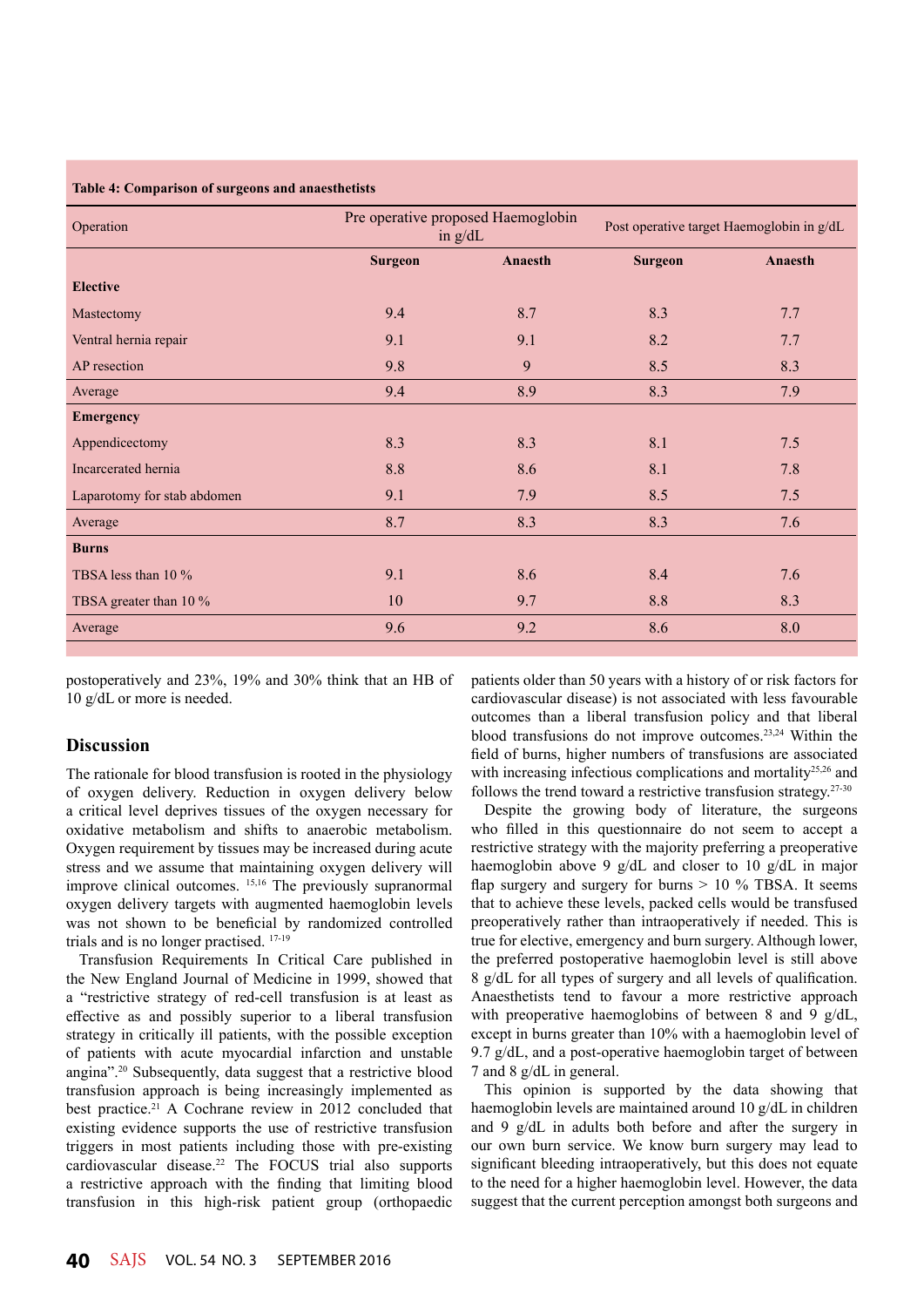anaesthetists in this cohort is toward a liberal haemoglobin policy. Very few surgeons seem to consider that a trigger of 7 g/dL is acceptable.

When discussing transfusion strategies for burn patients, it is important to remember that techniques to limit blood loss in surgery go hand in hand with the notion of reducing blood transfusion. A number of techniques may be employed with topical adrenaline soaks being common. Other options include the use of tourniquets in limb burns, clysis, and fascial rather than tangential excisions when indicated. At the time of the study, only topical adrenaline soaks were employed to limit blood loss in our service. The shift away from delayed eschar separation and late grafting to early excision has shown to be beneficial in terms of immune and hypermetabolic responses as well as mortality; however, it is associated with higher operative blood loss than the conservative approach.<sup>31,32</sup> Authors show maximal blood loss between day two and 16, with the recommended timing of excision being within 24 hours to reduce blood requirements, as well as accrue other benefits.33,34 The timing of our surgical intervention was overall on median day 10.5 in children and median day 12.5 in adults and would theoretically result in maximal blood loss and obviously influence subsequent transfusion. In keeping with the shift toward restrictive transfusion strategies, it would be necessary to address the timing of surgery in our burn service as well as the employment of other intraoperative blood conservation strategies.

There are limitations to our study. The questionnaire included only a small number of respondents from across South Africa. There was also great variability in the groups who were surveyed, being mostly surgeons. This was due to access – as surgeons, we were more likely to come into contact with a greater number of surgeons at meetings than with anaesthetists. A broader sample would be useful to determine whether this is the predominant opinion across the country as well as determining public, private, institutional and provincial differences. It is reasonable to assume that it reflects our opinion in the Pietermaritzburg surgical metropolitan and, in combination with the audit of perioperative transfusions, our practice in burns. Other authors also report increasing blood utilisation and lack of adoption of restrictive transfusion strategies.<sup>35</sup>

# **Conclusion**

Restrictive transfusion strategy does not appear to be part of blood management principles in our local surgical community, despite the evidence to support such an approach. A shift in this practice could result in clinical benefit by reducing complications as well as cost saving in our resource constrained setting. A hospital transfusion committee has been established at our hospital in an attempt to reduce blood utilization. We plan to protocolise earlier surgery and blood conservation strategies intraoperatively in addition to a restrictive strategy in the burn service in keeping with evidence-based medicine.

# **Conflict of interest**

None to declare

## **Acknowledgements**

Professor DJ Muckart for his review and advice.

### **REFERENCES**

## **For a full list of references please see the online version.**

- 1. Schneider WH. History of blood transfusion in sub-saharan Africa. Transfus Med Rev. 2013;27(1):21-8. [doi: 10.1016/j. tmrv.2012.08.001]
- 2. Rock G, Akerblom O, Berséus O, et al. The supply of blood products in 10 different systems or countries. Transfus Sci. 2000;22(3):171-82.
- 3. Bowley DM, Barker P, Boffard KD. Intraoperative blood salvage in penetrating abdominal trauma: a randomised, controlled trial. World J Surg. 2006;30(6):1074-80.
- 4. Mallett SV, Peachey TD, Sanehi O, Hazlehurst G, Mehta A. Reducing red blood cell transfusion in elective surgical patients: the role of audit and practice guidelines. Anaesthesia. 2000;55(10):1013-9.
- 5. South African National Blood Service. 2011 [cited 2016 May 30]. Available from: http://www.sanbs.org.za/index.php/ services-main/product-price-list
- 6. Sudhindran S. Perioperative blood transfusion: a plea for guidelines. Ann R Coll Surg Engl. 1997;79(4):299-302.
- 7. Garrioch M, Sandbach J, McIlrenney S. Current transfusion practice in three large British teaching hospitals. British Journal of Anaesthesia. 1999;82(Suppl.): A266.
- 8. Haupt MT. Debate: Transfusing to normal hemoglobin levels improves outcome. Crit Care. 2001;5(2):64-6.
- 9. Maxwell MJ, Wilson MJA. Complications of blood transfusion. Contin Educ in Anaesth, Critical Care & Pain. 2006;6(6):225- 229
- 10. Marshall JC. Review Transfusion trigger: when to transfuse? Crit Care. 2004;8(Suppl 2):S31-3.
- 11. Hofmann A, Farmer S, Towler SC. Strategies to preempt and reduce the use of blood products: an Australian perspective. Curr Opin Anaesthesiol. 2012;25(1):66-73. [doi: 10.1097/ ACO.0b013e32834eb726]
- 12. Ma M, Eckert K, Ralley F, Chin-Yee I. A retrospective study evaluating single-unit red blood cell transfusions in reducing allogeneic blood exposure. Transfus Med. 2005;15(4):307-12.
- 13. Berger MD, et al. Significant reduction of red blood cell transfusion requirements by changing from a double-unit to a single-unit transfusion policy in patients receiving intensive chemotherapy or stem cell transplantation. Haematologica. 2012;97(1):116-22. [doi: 10.3324/haematol.2011.047035]
- 14. Brazier A, Sheena Y, Jeffery SLA. Burn Surgery and blood loss: Review. Trauma. 2012 April 14:108-120.
- 15. Shah A, Stanworth SJ, McKechnie S. Evidence and triggers for the transfusion of blood and blood products. Anaesthesia. 2015;70(Suppl 1):10-9, e3-5. [doi: 10.1111/anae.12893]
- 16. Spahn DR, Spahn GH, Stein P. Evidence base for restrictive transfusion triggers in high-risk patients. Transfus Med Hemother. 2015;42(2):110-4. [doi: 10.1159/000381509]
- 17. Ronco JJ, Fenwick JC, Tweeddale MG. Review: Does increasing oxygen delivery improve outcome in the critically ill? No. Crit Care Clin. 1996;12(3):645-59.
- 18. Velmahos GC, Demetriades D, Shoemaker WC, et al. Endpoints of resuscitation of critically injured patients: normal